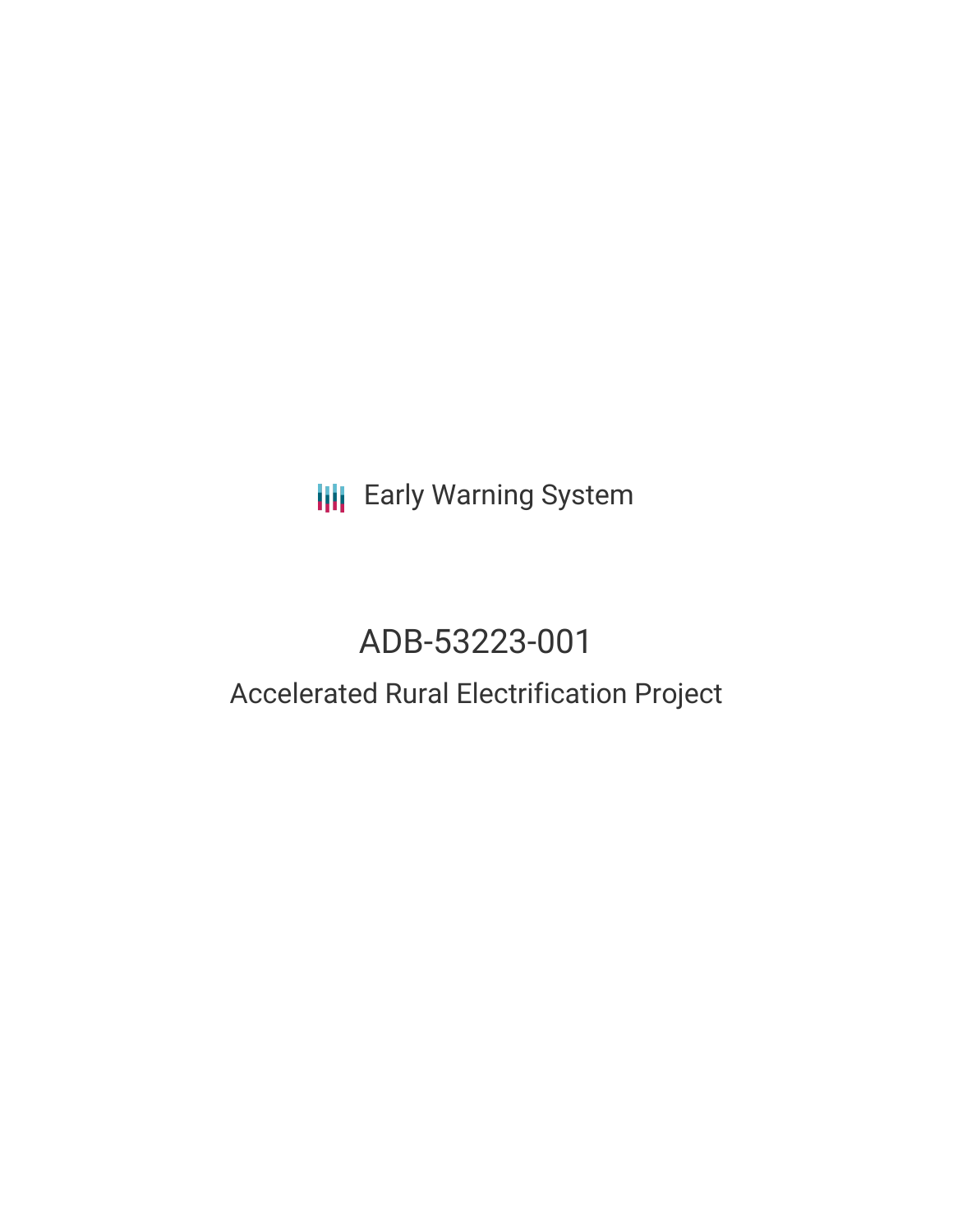

#### **Quick Facts**

| <b>Countries</b>               | Myanmar                                                    |
|--------------------------------|------------------------------------------------------------|
| <b>Specific Location</b>       | Ayeyarwady Region, Bago Region, Kayin State, Magway Region |
| <b>Financial Institutions</b>  | Asian Development Bank (ADB)                               |
| <b>Status</b>                  | Proposed                                                   |
| <b>Bank Risk Rating</b>        | B                                                          |
| <b>Borrower</b>                | Republic of the Union of Myanmar                           |
| <b>Sectors</b>                 | Energy                                                     |
| <b>Investment Type(s)</b>      | Loan                                                       |
| <b>Investment Amount (USD)</b> | \$200.00 million                                           |
| <b>Loan Amount (USD)</b>       | \$200.00 million                                           |
| <b>Project Cost (USD)</b>      | \$200.00 million                                           |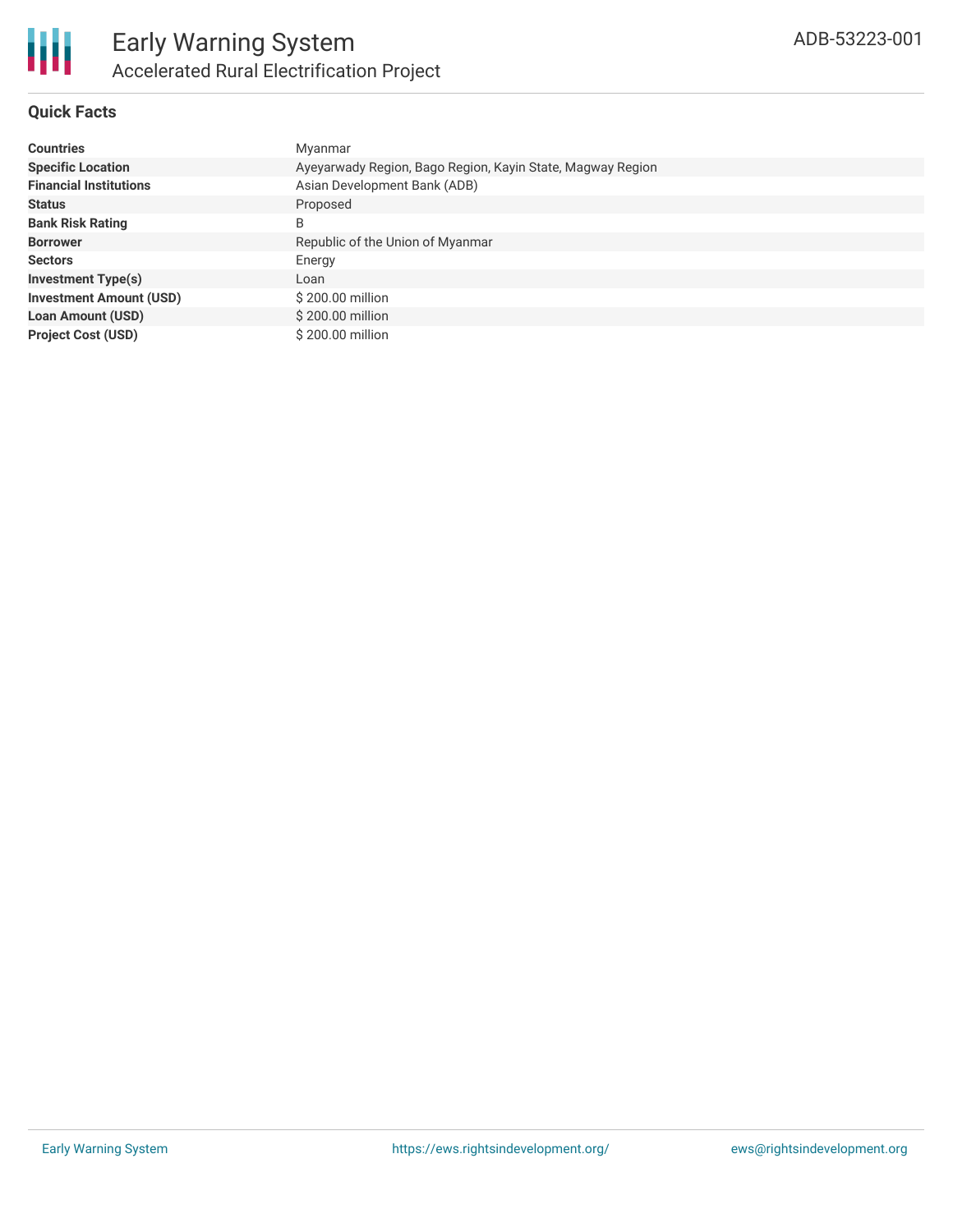

#### **Project Description**

According to the bank document, the proposed Accelerated Rural Electrification Project will construct 48 new medium-voltage facilities, including 48 substations of 66/33/11 kilovolts (kV), and 715 kilometers (km) of 66 kV and 438 km of 33 kV distribution lines in Ayeyarwady region, Bago (East) region, Kayin state and Magway region in Myanmar.

The project will establish, for the first time, a computerized distribution automation system (DAS) to improve operational efficiency and management of the distribution systems. The project will increase electricity supply to support Myanmar's inclusive and sustainable development and to achieve the country's plan of universal electricity access by 2030 as stated in the Myanmar Sustainable Development Plan 2018 - 2030. It will enable the government to electrify an additional 446,000 households in more than 3,300 villages in these four states and regions. The project is included in the Country Operations Business Plan 2020 - 2022.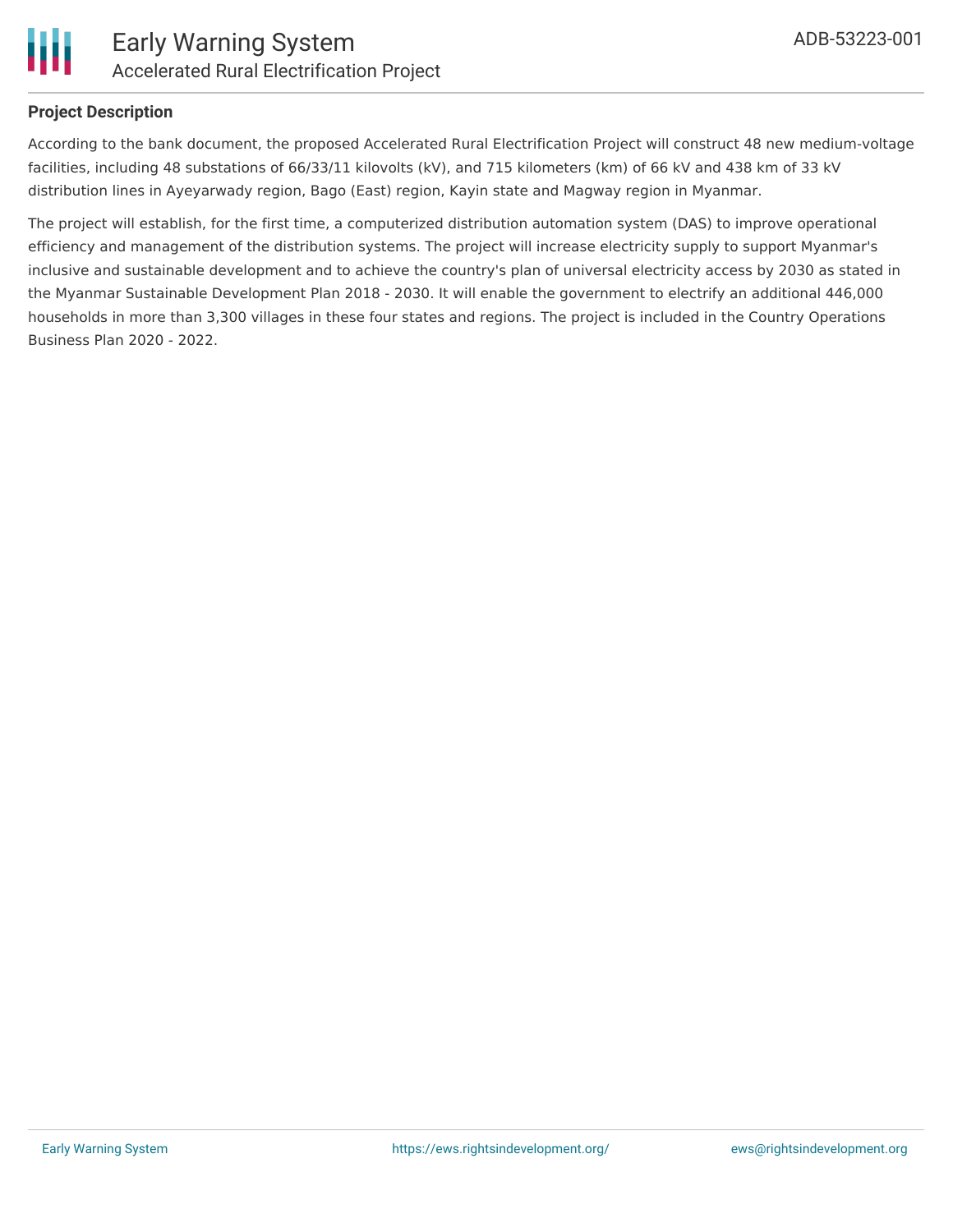#### **Investment Description**

Asian Development Bank (ADB)

**Concessional ordinary capital resources lending / Asian Development Fund (ADB)** US\$ 200.00 million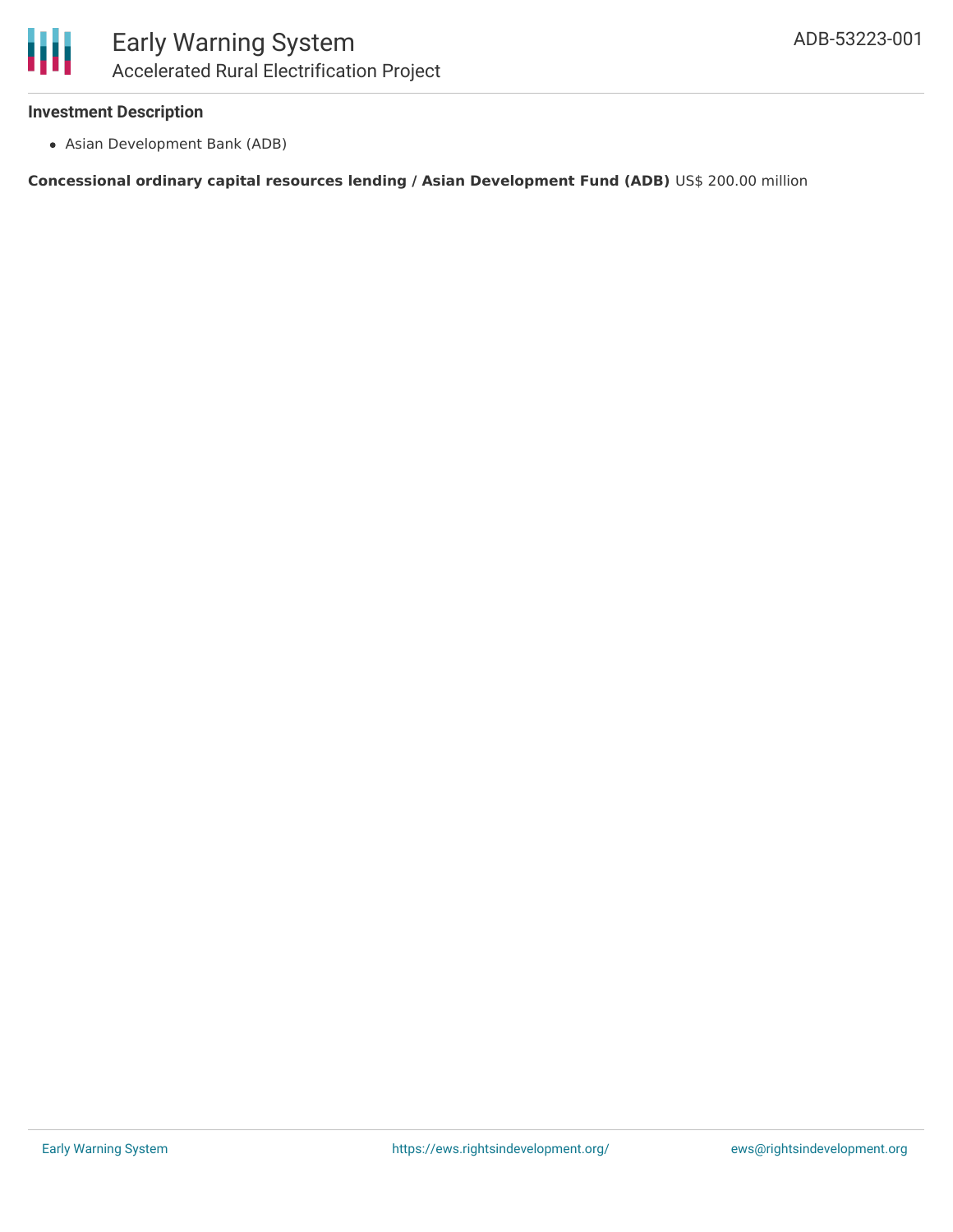#### **Contact Information**

**Responsible ADB Officer** Duy-Thanh Bui

**Responsible ADB Department** Southeast Asia Department

**Responsible ADB Division** Energy Division, SERD

#### **Executing Agencies**

Ministry of Electricity and Energy No. B-07, Yadana Shwe Pyi St., Zaya Theidi Ward, Nay Pyi Taw

#### **ACCOUNTABILITY MECHANISM OF ADB**

The Accountability Mechanism is an independent complaint mechanism and fact-finding body for people who believe they are likely to be, or have been, adversely affected by an Asian Development Bank-financed project. If you submit a complaint to the Accountability Mechanism, they may investigate to assess whether the Asian Development Bank is following its own policies and procedures for preventing harm to people or the environment. You can learn more about the Accountability Mechanism and how to file a complaint at: http://www.adb.org/site/accountability-mechanism/main